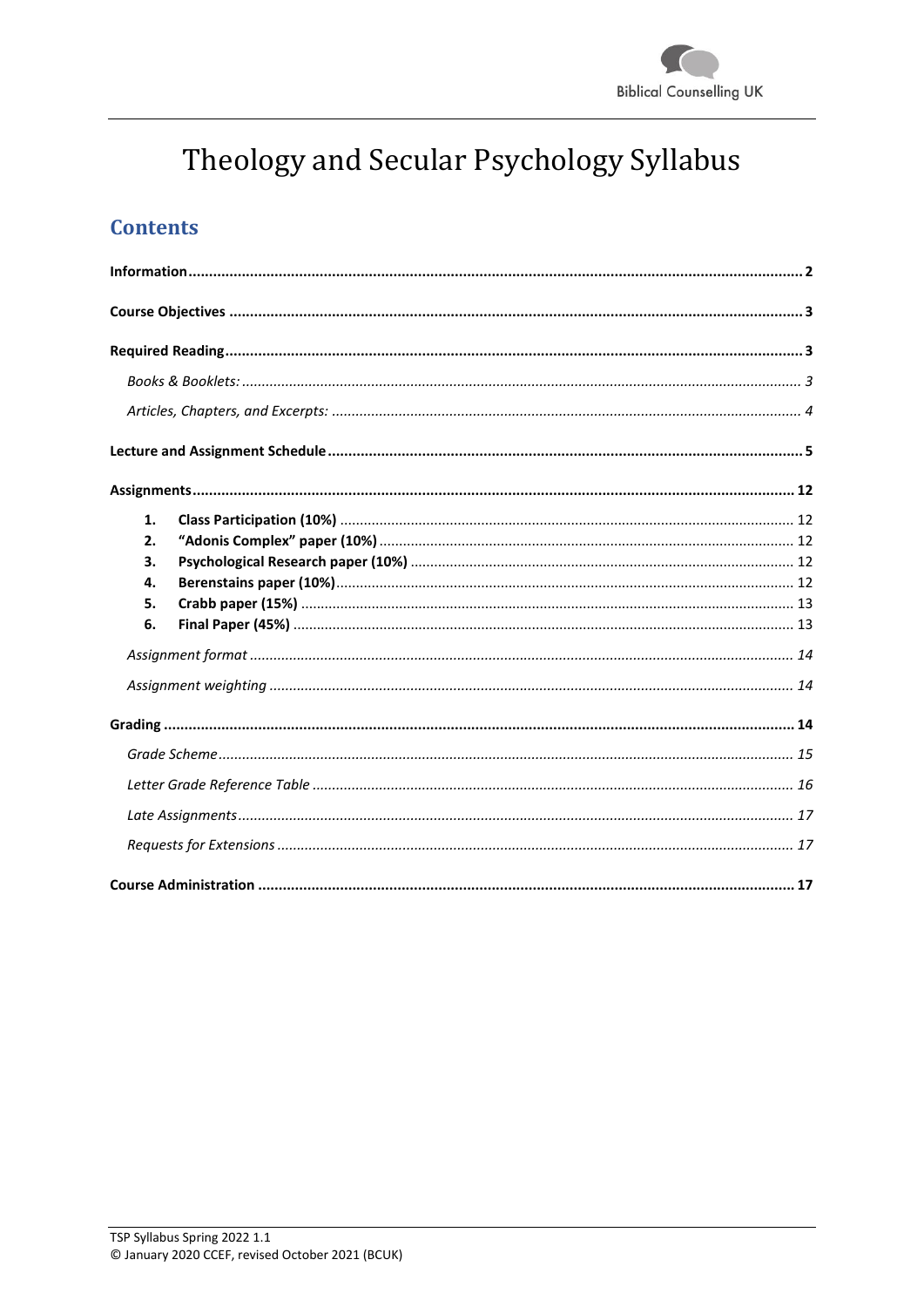# <span id="page-1-0"></span>**Information**

| <b>Lecturer</b>                          | The late David Powlison, MDiv, PhD                                                                                                                                                                                                                                                                                                                         |  |
|------------------------------------------|------------------------------------------------------------------------------------------------------------------------------------------------------------------------------------------------------------------------------------------------------------------------------------------------------------------------------------------------------------|--|
| <b>Recitation</b><br><b>Instructor</b>   | You will be assigned a Recitation Instructor (RI) from Biblical Counselling UK<br>who will grade your assignments and field questions about the assignments.                                                                                                                                                                                               |  |
|                                          | You can contact your RI through your Canvas in-box.                                                                                                                                                                                                                                                                                                        |  |
| <b>Tutor</b>                             | Your course tutor will lead the fortnightly seminars and help guide you through<br>the material presented by Dr Powlison and address questions and concerns.                                                                                                                                                                                               |  |
|                                          | You can contact your Tutor through your Canvas in-box.                                                                                                                                                                                                                                                                                                     |  |
| <b>Administration</b>                    | For queries about course access, passwords, withdrawals, requests to take final<br>exams early, and extensions over 7 days please contact Biblical Counselling UK<br>Course Administration - courses@biblicalcounselling.org.uk.                                                                                                                           |  |
|                                          | To help us respond to your query, please always state the module you are<br>taking and the name of your RI.                                                                                                                                                                                                                                                |  |
| <b>Canvas</b>                            | Canvas is an online learning platform that hosts your course materials (videos,<br>audio files, course documents) and enables you to communicate with your RI<br>and the other students in your class. Assignments should always be submitted<br>electronically through Canvas.                                                                            |  |
|                                          | Details of the technical requirements of Canvas are available from:<br>https://community.canvaslms.com/t5/Canvas-Basics-Guide/What-are-the-<br>browser-and-computer-requirements-for-Canvas/ta-p/66                                                                                                                                                        |  |
|                                          | If you experience an error uploading your file, you should contact Biblical<br>Counselling UK Course Administration (see Technical Queries, below) and notify<br>your RI of the problem before the deadline for the assignment.                                                                                                                            |  |
| <b>Technical Queries</b>                 | For help with common problems, please see "How to Ask for Help and<br>Technical Troubleshooting" within the Student Orientation material on your<br>Canvas dashboard.                                                                                                                                                                                      |  |
|                                          | If you cannot resolve your difficulty or experience technical problems when<br>using the Canvas platform, please contact Biblical Counselling UK Course<br>Administration - courses@biblicalcounselling.org.uk. If we are not able to<br>resolve your problem, we may ask you to submit a support ticket using the<br>Report a Problem link within Canvas. |  |
| <b>RI</b> "Office<br>Hours"/availability | Your Recitation Instructor will contact you at the start of term to let you know<br>the days during the week where he or she will be available to respond to your<br>email inquiries.                                                                                                                                                                      |  |
| <b>Course Programme</b>                  | You are expected to watch the assigned video(s) each week (approximately 2 to<br>3 hours), and complete the reading and submit your assignments as listed in<br>this course syllabus.                                                                                                                                                                      |  |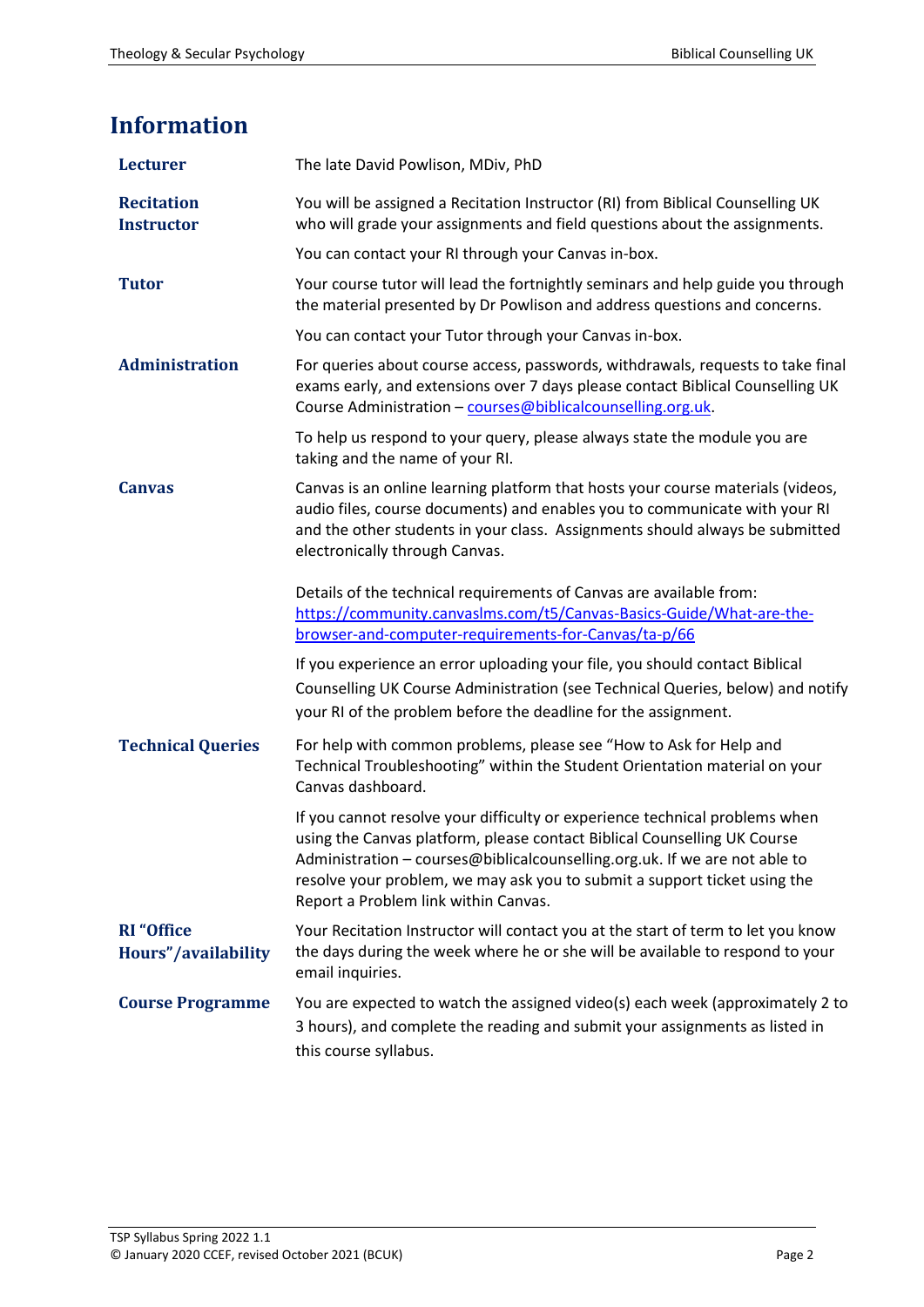| <b>Course Materials -</b><br><b>Sharing and</b> | All materials provided to you for this course through Canvas are copyrighted by<br>CCEF or other publishers, to whom we pay a fee for their use.                                                                                                                                                                                                                                                                                                                                               |  |
|-------------------------------------------------|------------------------------------------------------------------------------------------------------------------------------------------------------------------------------------------------------------------------------------------------------------------------------------------------------------------------------------------------------------------------------------------------------------------------------------------------------------------------------------------------|--|
| Copyright<br><b>Permissions</b>                 | These materials include the course syllabus, assignments, articles, and<br>video/audio lectures. You may not reproduce or share any of these materials<br>without prior permission from Biblical Counselling UK.                                                                                                                                                                                                                                                                               |  |
|                                                 | As an exception to this policy, CCEF allow students to share up to 10 copies<br>of Journal of Biblical Counseling (JBC) articles from the course for use in their<br>personal ministry. Examples of this would include sharing an article with a<br>counselee, spouse, friend or small group. This is strictly limited to JBC articles. If<br>you wish to share a JBC resource with more than 10 people, you will need to<br>make an application via the permissions page on the CCEF website. |  |

### <span id="page-2-0"></span>**Course Objectives**

In this course, students will develop their skills in both critical thinking and constructive communication regarding contemporary psychologies and psychotherapies, by learning:

- How to understand psychologists' observations, theories, and practices; and how to engage them critically, humbly and lovingly.
- How to reinterpret through a redemptive gaze the things that psychologists see most clearly and care about most deeply

Students will develop an understanding of where biblical counseling fits in our cultural context, both within the evangelical church and within the surrounding mental health system.

# <span id="page-2-1"></span>**Required Reading**

### <span id="page-2-2"></span>**Books**

- *The Berenstain Bears Get the Gimmies* by Stan and Jan Berenstain (this US children's book is available in the UK, eg on Amazon. There are some read versions of it on YouTube)
- *Feeling Good: The New Mood Therapy* by David Burns chapters 1-7, 10, 16 (NB this is only available 2<sup>nd</sup> hand or in the Kindle edition)

*\*Inside Out* by Larry Crabb

- *The Question of Lay Analysis* by Freud, New York; W.W. Norton, 1990 (1927)
- *\*Seeing with New Eyes* by David Powlison (selected articles from this book are provided In Canvas purchasing this book is optional)
- *\*Speaking Truth in Love* by David Powlison (selected articles from this book are provided in Canvas purchasing this book is optional)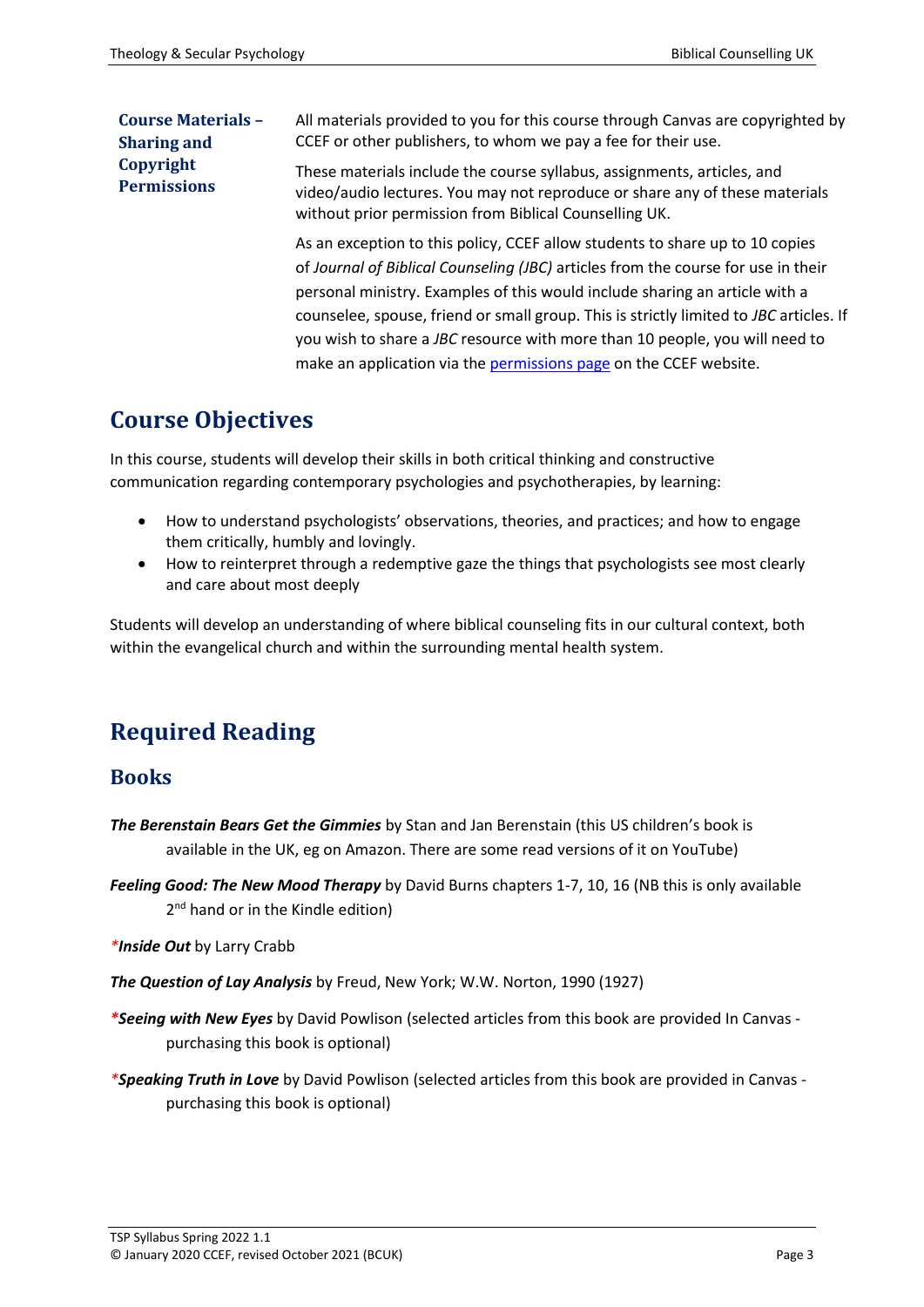### <span id="page-3-0"></span>**Articles, Chapters, and Excerpts:**

*All the following are provided on Canvas.* 

"Bodybuilders' fret 'flip side' of anorexia" by Eilleen Smith (USA Today 11/24/1997). "The Brain: A Mindless Obsession?" by Charles Barber (*The Wilson Quarterly*, Winter 2008). "Change Them? Into What?" by Adams (*Journal of Biblical Counseling*, 13:2, 1995), pp. 13-17. "The Construction of the Personal Problems Jurisdiction" by Andrew Abbott (in *The System of Professions: An Essay on the Division of Expert Labor*, Chicago: University of Chicago Press, 1988), pp. 280-314. "The Crisis in Psychiatric Legitimacy" by Charles Rosenberg (in *Explaining Epidemics and Other Studies in the History of Medicine*, New York: Cambridge University Press, 1992), pp. 245-257. "A Discussion Among Clergy: Pastoral Counseling Talks with Secular Psychology" by Ed Welch (*Journal of Biblical Counseling*, 13:2, 1995), pp. 23-34. "Does the Shoe Fit?" by David Powlison (*Journal of Biblical Counseling*, 20:3, 2004), pp. 2-15. "The 'Five Stages of Grief'" a summary by Elisabeth Kubler-Ross and David Kessler. "Freud's Psychoanalysis in Street Talk" by David Powlison (Unpublished draft). "Introduction" to *Introductory Lectures on Psycho-Analysis* by Sigmund Freud, pp. 15-25. "Is the Adonis Complex in Your Bible?" by David Powlison (*Journal of Biblical Counseling*), pp. 42-58. "How Do You Help a 'Psychologized' Counselee?" by David Powlison (*Journal of Biblical Counseling, 15:1, 1996*) pp. 2-7. "Madness and Moral Responsibility," chapter 7 in T. M. Luhrmann *Of Two Minds: The Growing Disorder in American Psychiatry* (New York: Knopf, 2000, pp. 266-293. "Man in the Mirror, obsessed" by Nanci Hellmich (USA Today 09/20/2000). *Multiple Intelligences: New Horizons,* Howard Gardner, New York: Basic Books, 2006, pp. 3–24. "Prozac by another name" by Elio Frattaroli (Philadelphia Inquirer 08/21/2011). *Social Psychology*, 9th edition, David Myers, Boston: McGraw-Hill, 2008, pp. 30–73. *Systems of Psychotherapy*, 6<sup>th</sup> ed., Prochaska & Norcross, chapter 1 pp. 1-24. "The Therapist–Patient Relationship," in Armand Nicholi, ed., The Harvard Guide to Psychiatry, 3rd edition, Cambridge: Belknap Press of Harvard University Press, 1999, pp. 7–25. "The Therapist-Patient Relationship," *in Armand Nicholi, Recast in Pastoral Terms*, by David Powlison (Unpublished draft). "The Varieties of Religious Therapy: Biblical Counseling" by Ryan Howes, Psychology Today, 2011. [https://www.psychologytoday.com/blog/in-therapy/201110/the-varieties-religious-therapy](https://www.psychologytoday.com/blog/in-therapy/201110/the-varieties-religious-therapy-biblical-counseling)[biblical-counseling](https://www.psychologytoday.com/blog/in-therapy/201110/the-varieties-religious-therapy-biblical-counseling) "What Causes Muscle Dysmorphia?" in *The Adonis Complex* by Harrison G. Pope, Katharine Phillips, and Roberto Olivardia, The Free Press: 2000. pp. 96-101.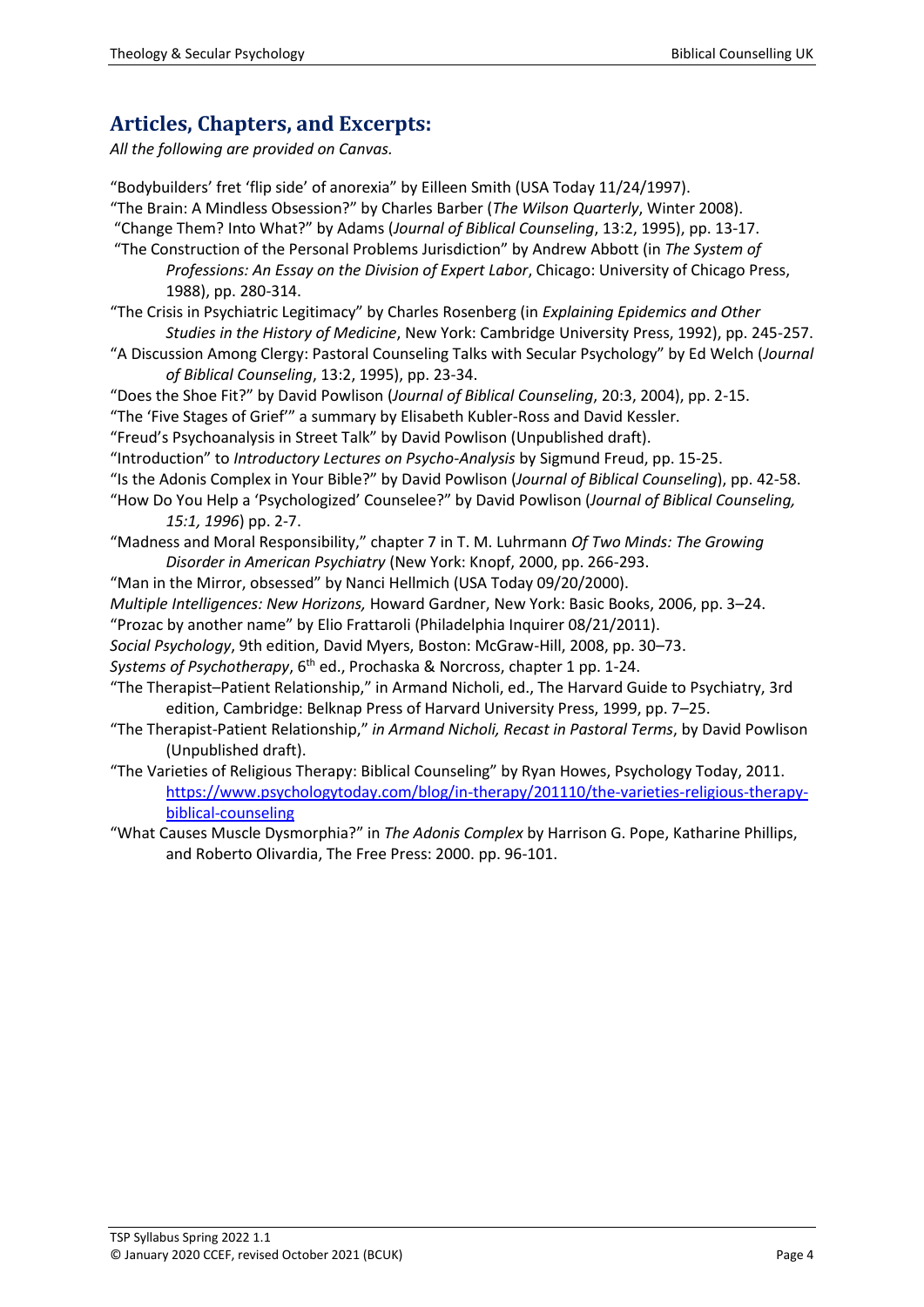# <span id="page-4-0"></span>**Lecture and Assignment Schedule**

Please refer to "Assignments" for a more thorough description of assignments and to "Required Reading" for the complete reading list.

Due dates for assignments are listed on Canvas and are due by 23:55 PM on the due date

| Part 1: Christian faith and practice within a 'therapeutic' society |               |                                                                                                                                                                    |  |  |
|---------------------------------------------------------------------|---------------|--------------------------------------------------------------------------------------------------------------------------------------------------------------------|--|--|
| <b>Week One</b>                                                     | Read          |                                                                                                                                                                    |  |  |
|                                                                     |               | "Welcome Letter from David Powlison                                                                                                                                |  |  |
|                                                                     |               |                                                                                                                                                                    |  |  |
|                                                                     | Submit        | "Introduce Yourself" Assignment listed at the start of the course.                                                                                                 |  |  |
|                                                                     |               |                                                                                                                                                                    |  |  |
|                                                                     | Watch         |                                                                                                                                                                    |  |  |
|                                                                     |               | Lecture 1 – Course Introduction                                                                                                                                    |  |  |
| <b>Week Two</b>                                                     |               |                                                                                                                                                                    |  |  |
|                                                                     | $\bullet$     | Read (in the following order)<br>Smith, "Bodybuilders' fret 'flip side' of anorexia"                                                                               |  |  |
|                                                                     | $\bullet$     | Hellmich, "Man in the mirror, obsessed"                                                                                                                            |  |  |
|                                                                     | $\bullet$     | Pope, "What Causes Muscle Dysmorphia?" pp96-101                                                                                                                    |  |  |
|                                                                     | $\bullet$     | Pope, "Diagnostic Criteria for Body Image Disorders" pp 247-248                                                                                                    |  |  |
|                                                                     |               | Powlison "Is the 'Adonis Complex' in Your Bible?" pp42-58                                                                                                          |  |  |
|                                                                     |               |                                                                                                                                                                    |  |  |
|                                                                     | <b>Submit</b> |                                                                                                                                                                    |  |  |
|                                                                     |               | Adonis Complex" paper, 600-900 words (submit before watching Lecture 2)                                                                                            |  |  |
|                                                                     | Watch         |                                                                                                                                                                    |  |  |
|                                                                     |               | Lecture 2 - Developing Your Re-interpretive Skills (2 hr 27 min)                                                                                                   |  |  |
|                                                                     |               |                                                                                                                                                                    |  |  |
| Week                                                                | Read          |                                                                                                                                                                    |  |  |
| <b>Three</b>                                                        | $\bullet$     | Rosenburg, "The Crisis in Psychiatric Legitimation" pp245-257                                                                                                      |  |  |
|                                                                     | $\bullet$     | Powlison, "Human Defensiveness: The Third Way" pp 40-54 (also in Seeing with New                                                                                   |  |  |
|                                                                     |               | Eyes, ch. 11).                                                                                                                                                     |  |  |
|                                                                     | $\bullet$     | Optional: Abbott, "The Construction of the Personal Problems Jurisdiction" pp280-314<br>Optional: Powlison, The Biblical Counseling Movement: History and Context, |  |  |
|                                                                     |               | introductory material and chapters 1-3 (pp1-74)                                                                                                                    |  |  |
|                                                                     |               |                                                                                                                                                                    |  |  |
|                                                                     | <b>Submit</b> |                                                                                                                                                                    |  |  |
|                                                                     |               | No written assignment this week                                                                                                                                    |  |  |
|                                                                     | Watch         |                                                                                                                                                                    |  |  |
|                                                                     |               | Lecture 3 - Pastoral Care in the History of the Church                                                                                                             |  |  |
|                                                                     |               |                                                                                                                                                                    |  |  |
|                                                                     | Ponder        |                                                                                                                                                                    |  |  |
|                                                                     | $\bullet$     | What do you make of this historical moment - your place and time in the church's                                                                                   |  |  |
|                                                                     |               | engagement with the modern psychologies?                                                                                                                           |  |  |
|                                                                     |               |                                                                                                                                                                    |  |  |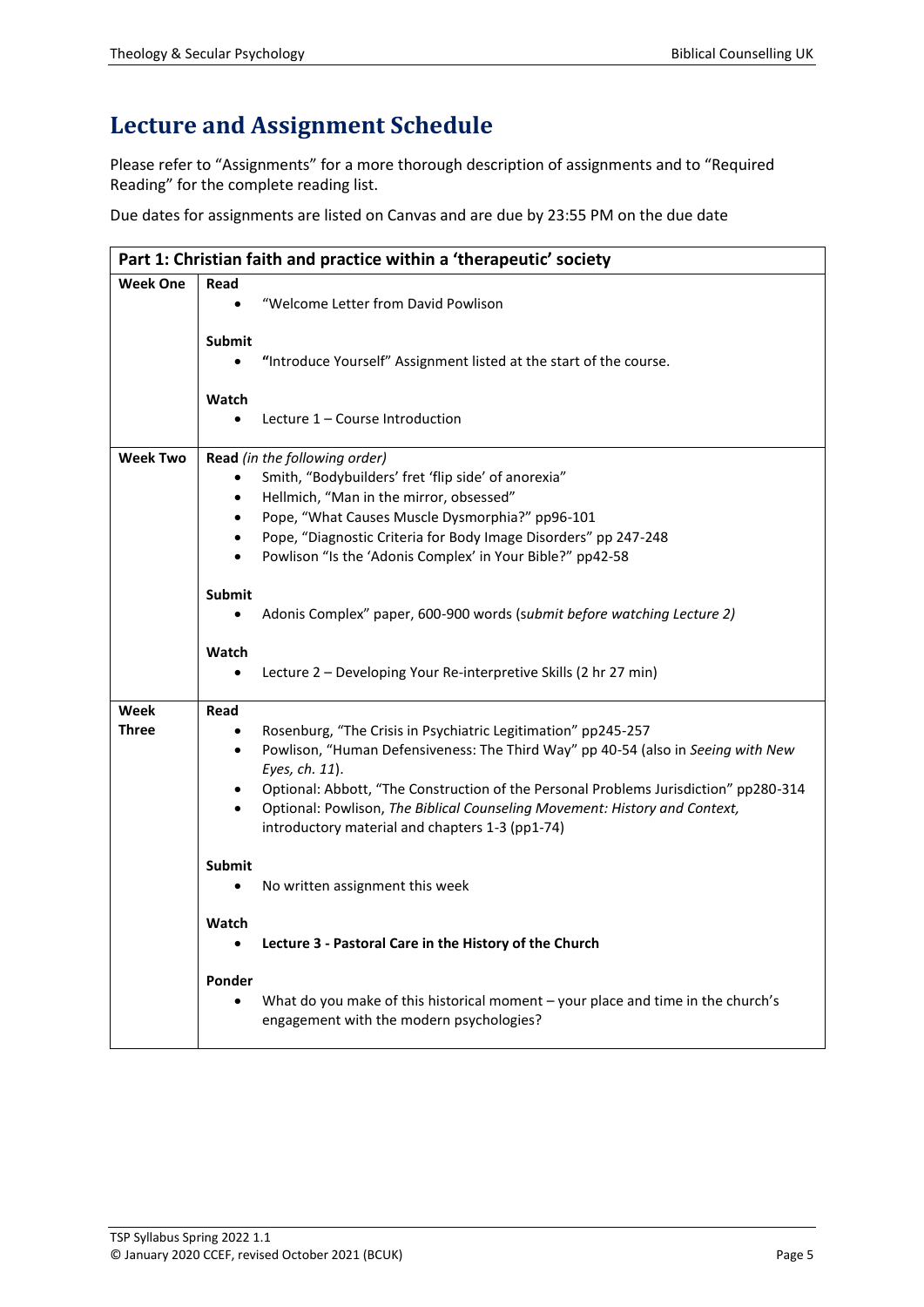| <b>Week Four</b>    | Read               |                                                                                                                                                           |  |  |
|---------------------|--------------------|-----------------------------------------------------------------------------------------------------------------------------------------------------------|--|--|
|                     |                    | The 3-page summary of Kübler-Ross and Kessler's On Grief and Grieving                                                                                     |  |  |
|                     | $\bullet$          | Powlison, "Love Speaks Many Languages Fluently" pp 2-11 (also in Seeing with New                                                                          |  |  |
|                     |                    | Eyes, ch. 14).                                                                                                                                            |  |  |
|                     |                    |                                                                                                                                                           |  |  |
|                     | Ponder             |                                                                                                                                                           |  |  |
|                     |                    | How do these articles go about the double task of [1] interpreting "raw" human                                                                            |  |  |
|                     |                    | experience and [2] reinterpreting "refined" psychological categories? Pay close                                                                           |  |  |
|                     |                    | attention to what these articles seek to do and how they do it. They give you samples                                                                     |  |  |
|                     |                    | of our 'skill' goal for this semester. Each enters into a story, a set of observations,                                                                   |  |  |
|                     |                    | concerns, cases, experiences, problems. Each tells that story back - the same 'facts'                                                                     |  |  |
|                     |                    | seen through a different set of eyes - giving things a different interpretation. Each tells                                                               |  |  |
|                     |                    | Christ's redemptive story afresh by taking hold of and talking into this particular set of                                                                |  |  |
|                     |                    | observations and concerns. Each invites readers to a significant reorientation of self-<br>understanding, interpretation of life experience, and choices. |  |  |
|                     |                    |                                                                                                                                                           |  |  |
|                     | Submit             |                                                                                                                                                           |  |  |
|                     |                    | No written assignment this week                                                                                                                           |  |  |
|                     |                    |                                                                                                                                                           |  |  |
|                     | Watch              |                                                                                                                                                           |  |  |
|                     |                    | Lecture 4 - Reinterpretative Skills (2hr 40 min)                                                                                                          |  |  |
|                     |                    |                                                                                                                                                           |  |  |
|                     |                    |                                                                                                                                                           |  |  |
|                     |                    | Part 2: Case studies in Psychological Research & Apologetics: Some Representative                                                                         |  |  |
| <b>Psychologies</b> |                    |                                                                                                                                                           |  |  |
| <b>Week Five</b>    |                    | We will look at two particular case studies: [1] research about the 'self' and [2] the theory of                                                          |  |  |
|                     |                    | multiple intelligences. You will encounter a flood of information. Read slowly and carefully. What                                                        |  |  |
|                     |                    | feet-on-the-ground human experience does each key term seek to describe? Do you understand                                                                |  |  |
|                     |                    | each key term? What controlling worldview assumptions are at work, either overtly or covertly?                                                            |  |  |
|                     |                    | What did you learn, and what difference does it make? Where do you agree and disagree?                                                                    |  |  |
|                     |                    |                                                                                                                                                           |  |  |
|                     | Read               |                                                                                                                                                           |  |  |
|                     |                    | Myers, Social Psychology, 9th edition, Boston: McGraw-Hill, 2008, pp. 30-73. An                                                                           |  |  |
|                     |                    | introductory textbook gathers and synthesises vast amounts of information from                                                                            |  |  |
|                     |                    | countless primary source research studies. This chapter on the 'self' explores questions                                                                  |  |  |
|                     |                    | of personal identity, self-esteem, sense of control over one's world, self-serving bias and<br>self-presentation.                                         |  |  |
|                     |                    | Gardner, Multiple Intelligences, pp. 3-24.                                                                                                                |  |  |
|                     |                    |                                                                                                                                                           |  |  |
|                     | <b>Submit</b>      |                                                                                                                                                           |  |  |
|                     |                    | Psychological Research paper, 600-900 words (Submit before watching lecture 5)                                                                            |  |  |
|                     |                    |                                                                                                                                                           |  |  |
|                     | Watch<br>$\bullet$ | Lecture 5 - Psychological Research (2hr 45 min)                                                                                                           |  |  |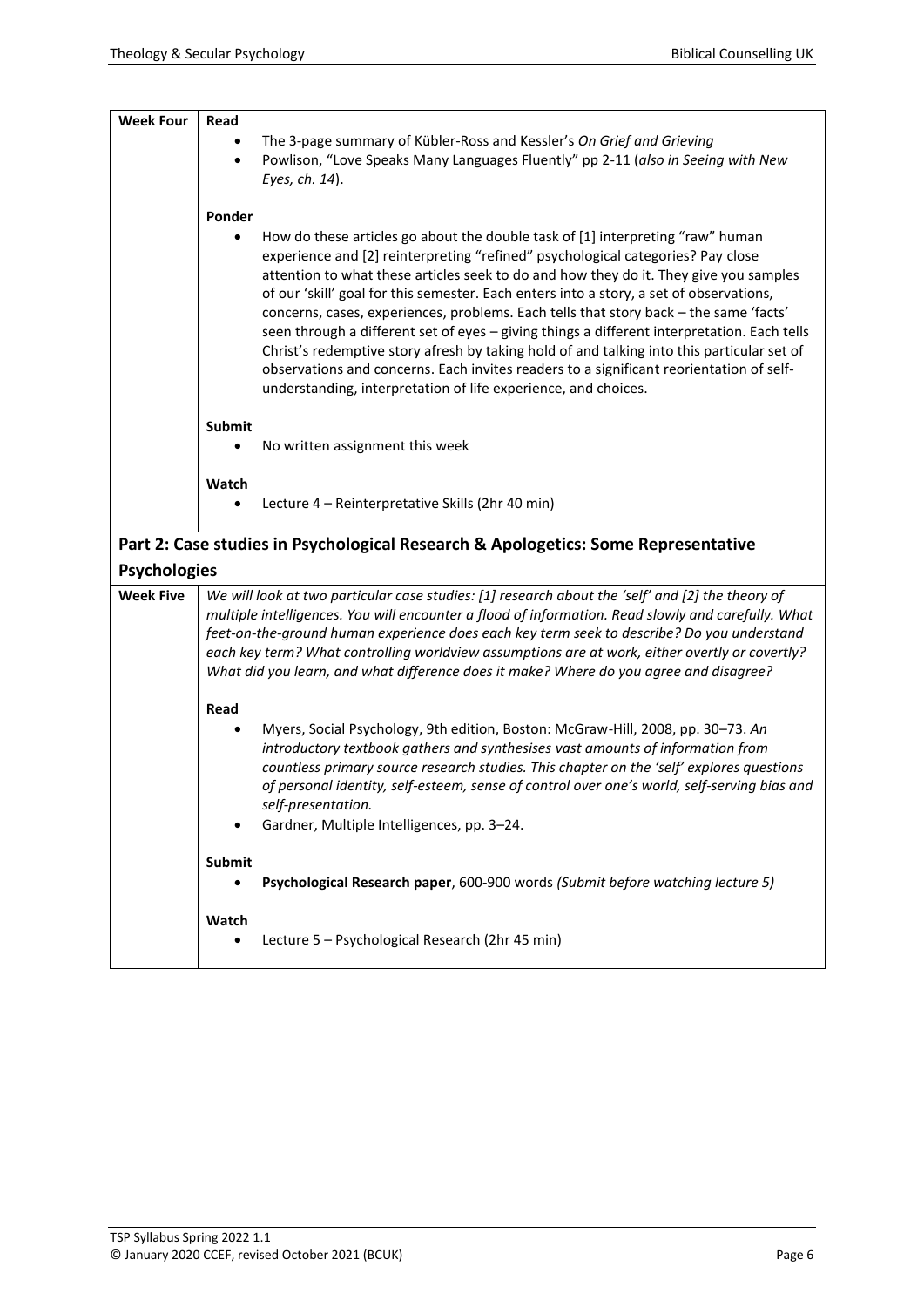| <b>Week Six</b> | Sigmund Freud has been described as the hub around which all subsequent psychologists are the<br>spokes; the past 100 years of psychology has been described as "a series of conversations with<br>Freud." In W. H. Auden's 1939 eulogy, Freud had become larger than life, more than a theory: he<br>was "a whole climate of opinion." Let's read him for himself. Get a feel for his accessibility, his<br>rhetorical intentions, and his skill, social vision, intellectual model, and practical activities in<br>seeking to meliorate the human condition. His is the prototype high-culture psychology $-$<br>intellectually coherent and consistent – and yet he writes in a remarkably popular way. |                                                                                                                                                                                                                                                                                       |  |  |
|-----------------|------------------------------------------------------------------------------------------------------------------------------------------------------------------------------------------------------------------------------------------------------------------------------------------------------------------------------------------------------------------------------------------------------------------------------------------------------------------------------------------------------------------------------------------------------------------------------------------------------------------------------------------------------------------------------------------------------------|---------------------------------------------------------------------------------------------------------------------------------------------------------------------------------------------------------------------------------------------------------------------------------------|--|--|
|                 | Ponder                                                                                                                                                                                                                                                                                                                                                                                                                                                                                                                                                                                                                                                                                                     |                                                                                                                                                                                                                                                                                       |  |  |
|                 |                                                                                                                                                                                                                                                                                                                                                                                                                                                                                                                                                                                                                                                                                                            | Before you read, what are your initial impressions of Freud? What do you currently<br>know about him and how do you tend to view him? Take 5 minutes and jot down what<br>you are bringing to the table regarding "Sigmund Freud."                                                    |  |  |
|                 | Read                                                                                                                                                                                                                                                                                                                                                                                                                                                                                                                                                                                                                                                                                                       |                                                                                                                                                                                                                                                                                       |  |  |
|                 | ٠                                                                                                                                                                                                                                                                                                                                                                                                                                                                                                                                                                                                                                                                                                          | Frattaroli, "Prozac by another name"                                                                                                                                                                                                                                                  |  |  |
|                 | $\bullet$                                                                                                                                                                                                                                                                                                                                                                                                                                                                                                                                                                                                                                                                                                  | Freud, "Introduction," to Introductory Lectures on Psycho-Analysis pp 15-2)                                                                                                                                                                                                           |  |  |
|                 |                                                                                                                                                                                                                                                                                                                                                                                                                                                                                                                                                                                                                                                                                                            | Freud, The Question of Lay Analysis (96pp)                                                                                                                                                                                                                                            |  |  |
|                 |                                                                                                                                                                                                                                                                                                                                                                                                                                                                                                                                                                                                                                                                                                            | Powlison, "Freud's psychoanalysis in street-talk" (5pp)                                                                                                                                                                                                                               |  |  |
|                 | Ponder                                                                                                                                                                                                                                                                                                                                                                                                                                                                                                                                                                                                                                                                                                     |                                                                                                                                                                                                                                                                                       |  |  |
|                 |                                                                                                                                                                                                                                                                                                                                                                                                                                                                                                                                                                                                                                                                                                            | What now strikes you about Freud? How was your initial impression either altered or<br>confirmed? What do you notice about his method of persuasion with his audience (his<br>apologetic technique and rhetorical strategy)? What is Powlison's apologetic method<br>regarding Freud? |  |  |
|                 | <b>Submit</b>                                                                                                                                                                                                                                                                                                                                                                                                                                                                                                                                                                                                                                                                                              |                                                                                                                                                                                                                                                                                       |  |  |
|                 |                                                                                                                                                                                                                                                                                                                                                                                                                                                                                                                                                                                                                                                                                                            | No written assignment this week.                                                                                                                                                                                                                                                      |  |  |
|                 | Watch                                                                                                                                                                                                                                                                                                                                                                                                                                                                                                                                                                                                                                                                                                      |                                                                                                                                                                                                                                                                                       |  |  |
|                 |                                                                                                                                                                                                                                                                                                                                                                                                                                                                                                                                                                                                                                                                                                            | Lecture 6 - Sigmund Freud (2hr 43 min)                                                                                                                                                                                                                                                |  |  |
|                 |                                                                                                                                                                                                                                                                                                                                                                                                                                                                                                                                                                                                                                                                                                            |                                                                                                                                                                                                                                                                                       |  |  |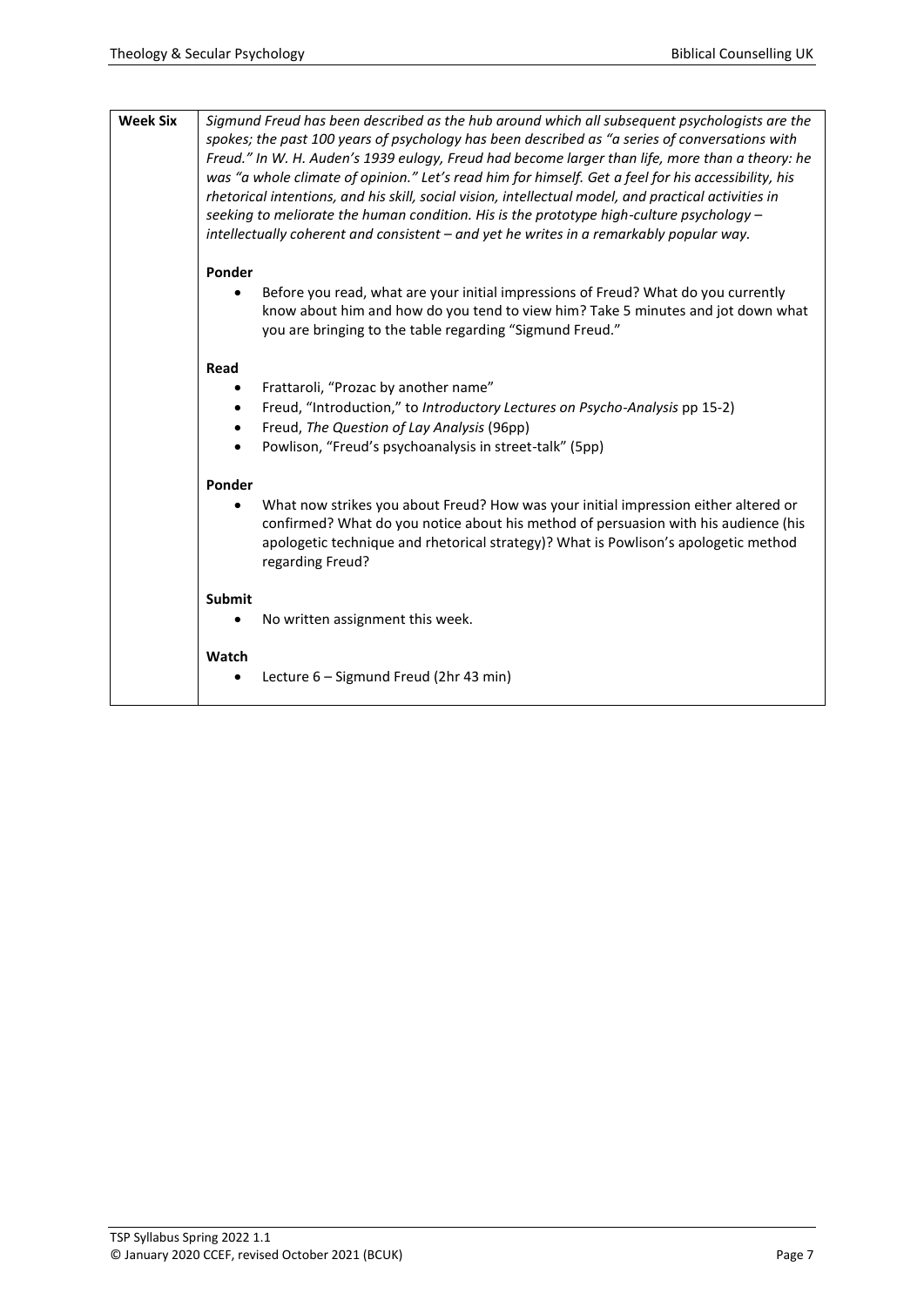| Week<br>Seven | Middle-culture psychologies typically operate in short-term psychotherapy, practical philosophy<br>of life, and self-help. They are relatively coherent intellectually, but their emphasis is practical not<br>theoretical. They are often syncretistic to a degree, and are rarely self-aware epistemologically.<br>This is the level at which most psychotherapists operate.<br>Read<br>Berenstain, The Berenstain Bears Get the Gimmes<br>Burns, Feeling Good: The New Mood Therapy, chapters 1-7, 10, 16 (187 pp) |
|---------------|-----------------------------------------------------------------------------------------------------------------------------------------------------------------------------------------------------------------------------------------------------------------------------------------------------------------------------------------------------------------------------------------------------------------------------------------------------------------------------------------------------------------------|
|               | Complete<br>Burns Depression Checklist, Feeling Good chapter. 2: pp. 19-22<br>Novaco Anger Inventory, ch. 7: pp. 149-153<br>٠<br>Dysfunctional Attitude Scale, Ch 10 pp 272-282                                                                                                                                                                                                                                                                                                                                       |
|               | Ponder<br>How do you interact biblically with Burns' observations (e.g., the "cognitive<br>distortions"; e.g., the data of the three tests that you took)? What about his<br>interpretations (the cognitive theory of human functioning)? What about his<br>applications (e.g., the interventive techniques and strategies: triple column, changing<br>self-talk by arguing "rationally" with "irrational" thoughts, etc.)?                                                                                           |
|               | Submit<br>Proposed topic for the final paper (use the Final Project Guidelines document in Canvas<br>as a guide)<br>"Berenstain Bears" reinterpretation paper, 600-900 words (submit before watching<br>lecture 7)                                                                                                                                                                                                                                                                                                    |
|               | Watch<br>Lecture 7 - Behavior & Cognitive-Behavior Therapies (2hr 39 min)                                                                                                                                                                                                                                                                                                                                                                                                                                             |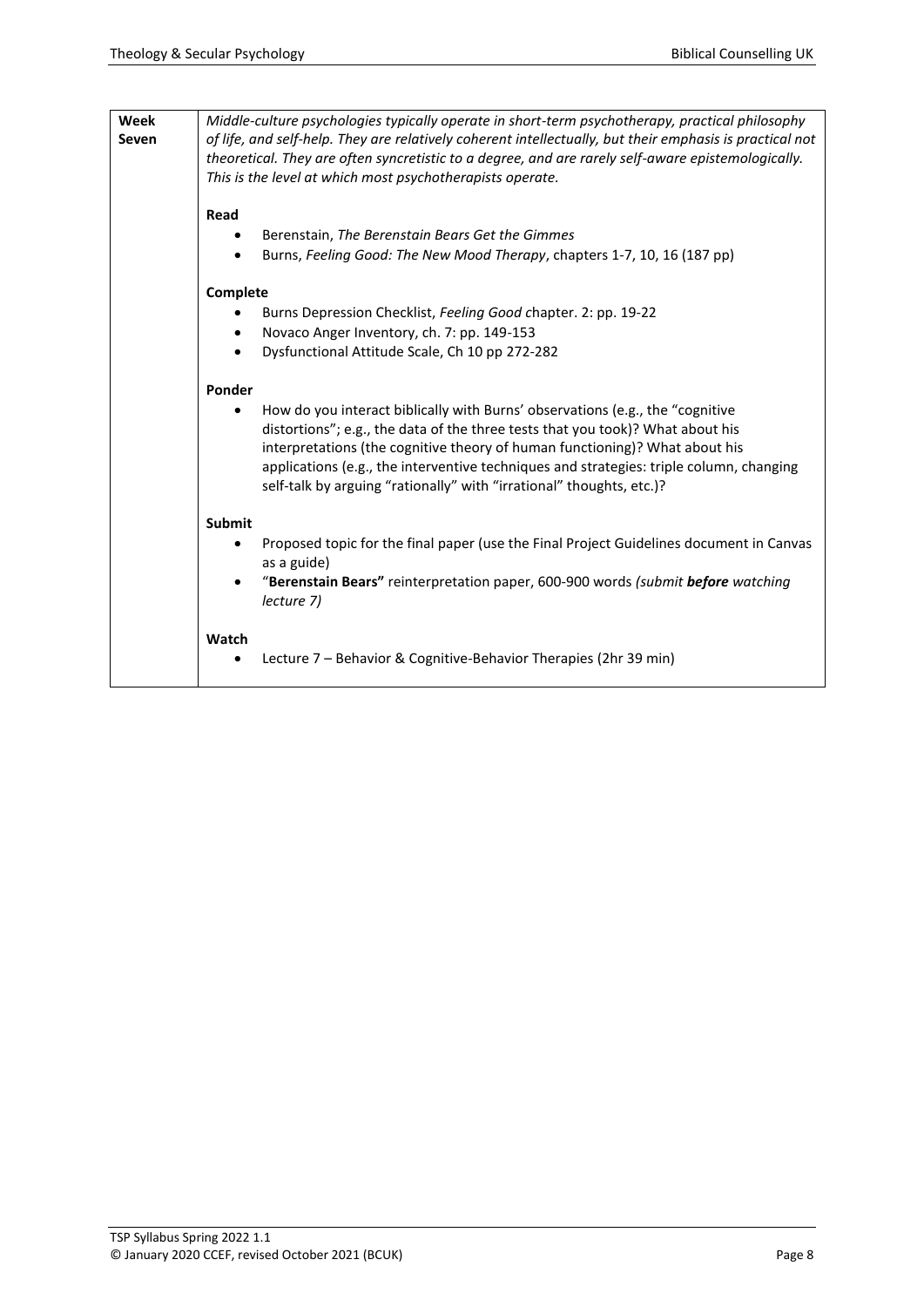| Week<br>Eight | As you know, 'psychotherapy' (like 'psychiatry') transliterates the Greek words for "cure of the<br>soul." A great deal of connotative mystique attaches to the word. For example, to "go into<br>therapy" or to "talk with my therapist" sounds qualitatively different from "have a heart to heart<br>with my best friend or a wise pastoral mentor." And what takes place is different but not that<br>different. How is it similar? How is it different? So what?<br>Also, as we've discussed, there are as many psychotherapies as there are personality theories.<br>And even therapists who claim to be atheoretical can't help but embody and communicate a<br>worldview implicitly by everything said (and not said). That said, are there common factors that<br>appear across various forms of counseling? |  |  |  |
|---------------|-----------------------------------------------------------------------------------------------------------------------------------------------------------------------------------------------------------------------------------------------------------------------------------------------------------------------------------------------------------------------------------------------------------------------------------------------------------------------------------------------------------------------------------------------------------------------------------------------------------------------------------------------------------------------------------------------------------------------------------------------------------------------------------------------------------------------|--|--|--|
|               | In this module we will examine and evaluate those factors that seem common to various<br>attempts to cure what ails you by talking with you. I want you to consider what they get right,<br>what they get wrong, what they miss entirely.                                                                                                                                                                                                                                                                                                                                                                                                                                                                                                                                                                             |  |  |  |
|               | Read<br>"Freud's Psychoanalysis in Street Talk," review the paragraphs that contain footnotes<br>$19-28.$<br>*Please note that the page numbers Dr. Powlison refers to in footnotes 24-28 may be<br>different than the page numbers in your version of Freud's books.<br>Prochaska & Norcross, Systems of Psychotherapy, pp1-24<br>$\bullet$<br>Nicholi, "The Therapist-Patient Relationship" pp 7-22<br>$\bullet$<br>Powlison, "Armand Nicholi's 'Therapist-Patient' Recast into Pastoral Terms" (3pp<br>$\bullet$                                                                                                                                                                                                                                                                                                   |  |  |  |
|               | Ponder<br>The readings this week are information-intensive and jargon-heavy. But within the blizzard of<br>esoteric terminology, writers are seeking to get at the operations of a reality of utmost<br>significant in Christian ministry. What characterises relationships that seem to have a positive<br>influence in changing another person's thoughts, feelings, actions, and relationships for the<br>better?<br>Where do you agree?<br>$\bullet$<br>Where are you challenged?<br>$\bullet$<br>Where do you disagree?<br>$\bullet$<br>What are they missing?                                                                                                                                                                                                                                                   |  |  |  |
|               | Submit<br>No written assignment this week                                                                                                                                                                                                                                                                                                                                                                                                                                                                                                                                                                                                                                                                                                                                                                             |  |  |  |
|               | Watch<br>Lecture 8 - Psychotherapy (2hr 47 min)<br>$\bullet$                                                                                                                                                                                                                                                                                                                                                                                                                                                                                                                                                                                                                                                                                                                                                          |  |  |  |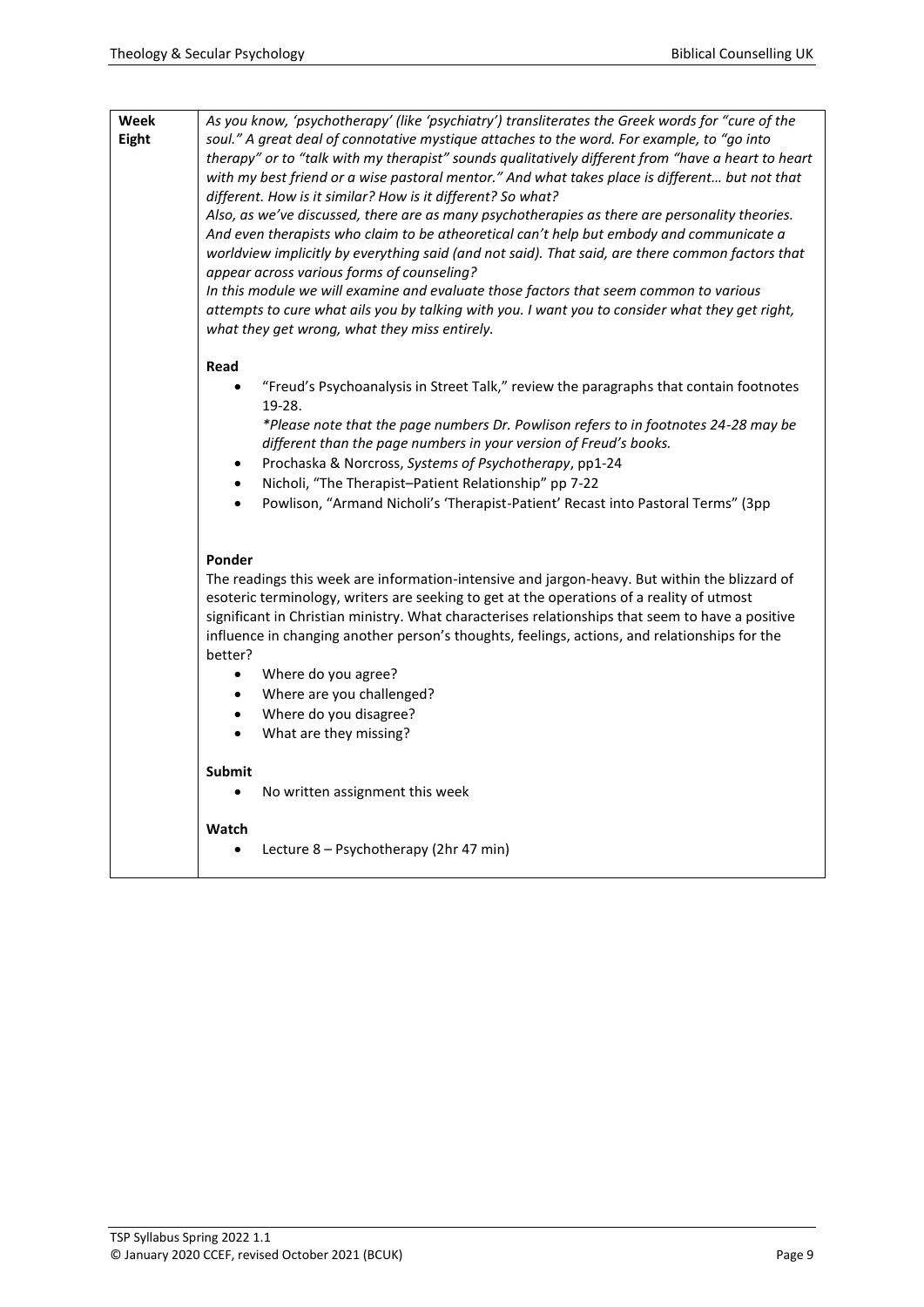| <b>Week Nine</b> |                                                                                                                                                       | Christianised psychologies typically borrow core concepts and practices from one or more         |  |
|------------------|-------------------------------------------------------------------------------------------------------------------------------------------------------|--------------------------------------------------------------------------------------------------|--|
|                  |                                                                                                                                                       | contemporary secular psychologies, adding distinctively Christian elements, or grafting together |  |
|                  | secular concepts and Christian truths. Since the mid-1970s, Larry Crabb has been the evangelical                                                      |                                                                                                  |  |
|                  | psychologist most concerned to define his model as explicitly emergent from the Bible. Though                                                         |                                                                                                  |  |
|                  | his model has continued to develop, Inside Out (1988, 1998, 2007) recently came out in a third                                                        |                                                                                                  |  |
|                  | edition - and it remains Crabb's best-selling book, both currently and all-time. The themes he                                                        |                                                                                                  |  |
|                  | articulates here are still discernible in the deep structure of his more recent work. Understanding                                                   |                                                                                                  |  |
|                  | this book will help you make sense of John Eldredge, Gary Chapman, Robert McGee, Henry Cloud,<br>and many other popular evangelical psychotherapists. |                                                                                                  |  |
|                  |                                                                                                                                                       |                                                                                                  |  |
|                  |                                                                                                                                                       |                                                                                                  |  |
|                  | Read                                                                                                                                                  |                                                                                                  |  |
|                  | ٠                                                                                                                                                     | Jeremiah 2:1-37 & 17:1-14                                                                        |  |
|                  | ٠                                                                                                                                                     | Crabb, Inside Out, particularly chapters 3-6, 8, 10.                                             |  |
|                  |                                                                                                                                                       |                                                                                                  |  |
|                  | Submit                                                                                                                                                |                                                                                                  |  |
|                  |                                                                                                                                                       | Crabb Paper, 900-1200 words (Submit before watching lecture 9)                                   |  |
|                  | Watch                                                                                                                                                 |                                                                                                  |  |
|                  | $\bullet$                                                                                                                                             | Lecture 9 - Christian Psychology                                                                 |  |
|                  |                                                                                                                                                       |                                                                                                  |  |
|                  |                                                                                                                                                       | Part 3: Ministry within in a psychologised/psychiatrised culture                                 |  |
| <b>Week Ten</b>  |                                                                                                                                                       | Audience: Engaging a secular psychological world. The first two pieces express thoughtful,       |  |
|                  |                                                                                                                                                       | knowledgeable internal criticism. The next two articles enter into conversation with non-        |  |
|                  |                                                                                                                                                       | Christian mental health professionals. The dissertation chapter summarises Adams's approach to   |  |
|                  |                                                                                                                                                       | the psychologies.                                                                                |  |
|                  |                                                                                                                                                       |                                                                                                  |  |
|                  | Read                                                                                                                                                  |                                                                                                  |  |
|                  |                                                                                                                                                       | Barber, "The Brain: A Mindless Obsession?" (7pp)                                                 |  |
|                  | ٠                                                                                                                                                     | Powlison, "The Varieties of Religious Therapy: Biblical Counseling" Psychology Today             |  |
|                  |                                                                                                                                                       | online interview with David Powlison.                                                            |  |
|                  | ٠                                                                                                                                                     | Luhrmann, "Madness and Moral Responsibility", pp266-293                                          |  |
|                  | $\bullet$                                                                                                                                             | Welch, "A Discussion Among Clergy: Pastoral Counseling Talks with Secular                        |  |
|                  |                                                                                                                                                       | Psychology", pp23-34                                                                             |  |
|                  |                                                                                                                                                       | Adams, "Change Them? Into What?", pp13-17                                                        |  |
|                  | Ponder                                                                                                                                                |                                                                                                  |  |
|                  | $\bullet$                                                                                                                                             | How will you reach psychologised non-Christians with relevant, challenging and life-             |  |
|                  |                                                                                                                                                       | rearranging truth? What can be usefully learned from "general revelation and common              |  |
|                  |                                                                                                                                                       | grace"? How can it be learned? What is the relative importance of such learning? What            |  |
|                  |                                                                                                                                                       | are the cautions and dangers? Notice how Welch and Adams each find a relevant point              |  |
|                  |                                                                                                                                                       | of contact: enter the others' story, retell that story from a different point of view, tell      |  |
|                  | Christ's Story afresh, and call hearers to some change in beliefs and actions.                                                                        |                                                                                                  |  |
|                  |                                                                                                                                                       |                                                                                                  |  |
|                  | Submit                                                                                                                                                |                                                                                                  |  |
|                  |                                                                                                                                                       | No written assignment this week                                                                  |  |
|                  |                                                                                                                                                       |                                                                                                  |  |
|                  |                                                                                                                                                       |                                                                                                  |  |
|                  |                                                                                                                                                       |                                                                                                  |  |
|                  | Watch                                                                                                                                                 | Lecture 10 - Engaging Secular Psychological Culture (2hr 45 min)                                 |  |
|                  |                                                                                                                                                       |                                                                                                  |  |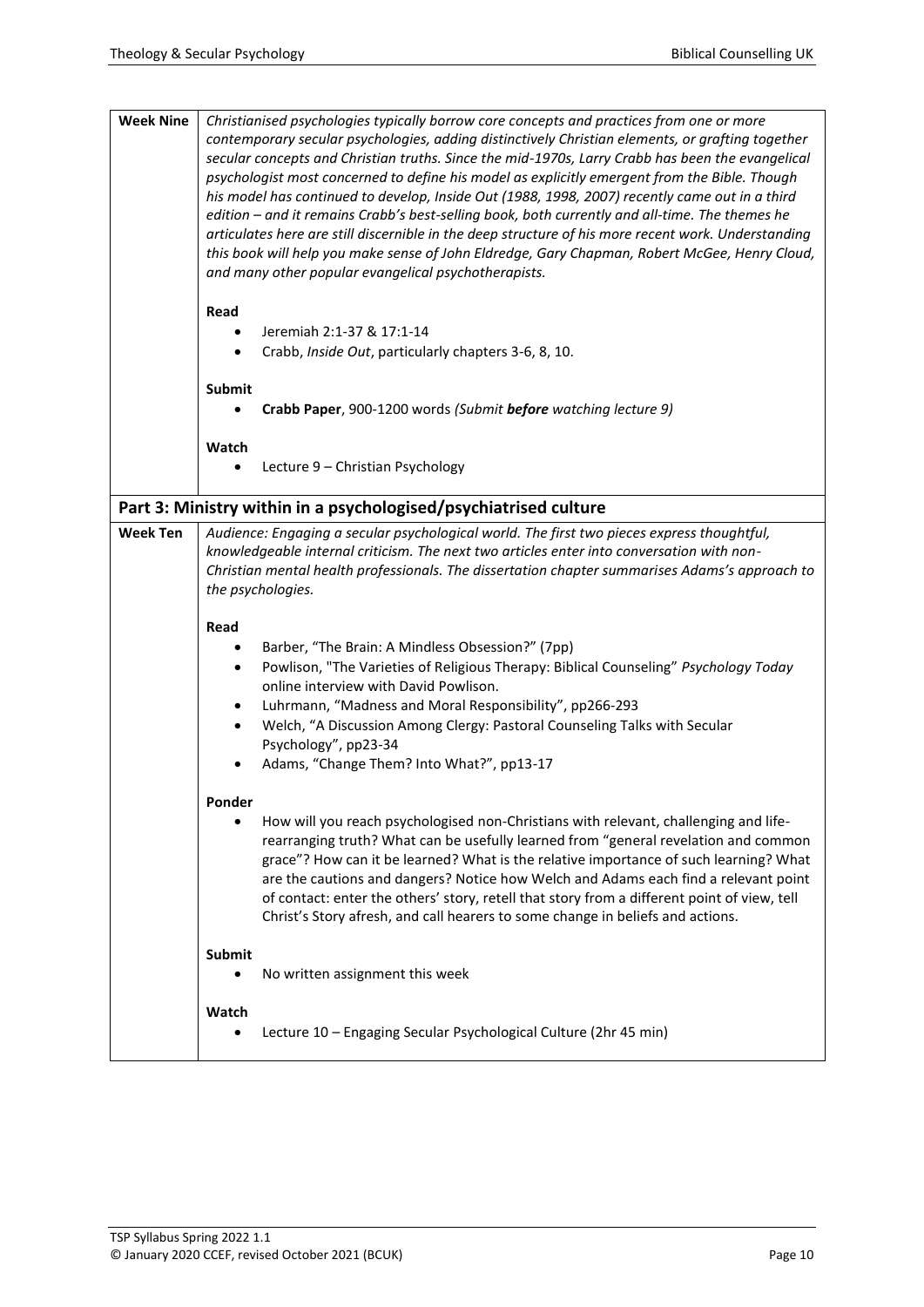| Week<br>Eleven        | Audience: Engaging an evangelical psychotherapy movement. In the selections from Five Views<br>you read two "integrationists" and my responses. The next article poses a way forward for the<br>much-conflicted counseling field. The final three pieces take matters down to case-study level,<br>where lives are at stake, where professing Christians conceive and address their problems in<br>functionally secular ways.<br>Read (in the following order)<br>Powlison, "Cure of Souls (and the Modern Psychotherapies)" pp 5-36<br>Powlison, "How Do You Help a 'Psychologized' Counselee?" pp2-7 (also Speaking Truth<br>in Love, pp. 89-98). |  |  |
|-----------------------|-----------------------------------------------------------------------------------------------------------------------------------------------------------------------------------------------------------------------------------------------------------------------------------------------------------------------------------------------------------------------------------------------------------------------------------------------------------------------------------------------------------------------------------------------------------------------------------------------------------------------------------------------------|--|--|
|                       | Ponder<br>As always, what do you notice about apologetic strategy? How will you reach "sheep"<br>and "shepherds" who think and operate in significant ways within secular psychological<br>categories, who are critical of 'biblical counseling'? We've spent the semester<br>pondering the response of Christian faith to the modern psychologies. Evangelicals<br>have approached the modern psychologies in various ways. What differences and<br>similarities strike you? What do you make of all this fuss and bother about "counseling"<br>and "psychology"? What is at stake?                                                                |  |  |
|                       | Submit<br>No written assignment this week                                                                                                                                                                                                                                                                                                                                                                                                                                                                                                                                                                                                           |  |  |
|                       | Watch<br>Lecture 11 - Engaging Evangelical Psychotherapy (2hr 41 min)                                                                                                                                                                                                                                                                                                                                                                                                                                                                                                                                                                               |  |  |
| Week<br><b>Twelve</b> | Audience: Engaging a biblical counseling movement. You will read a mix of external and internal<br>criticisms of "biblical counseling."                                                                                                                                                                                                                                                                                                                                                                                                                                                                                                             |  |  |
|                       | Read<br>Powlison, "Does the Shoe Fit?"<br>Powlison, "Crucial Issues in Contemporary Biblical Counseling", appendix to The Biblical<br>٠<br>Counseling Movement. Earlier version published in Journal of Pastoral Practice (9:3,<br>1988), pp. 53-78.                                                                                                                                                                                                                                                                                                                                                                                                |  |  |
|                       | Ponder<br>What criticisms of "biblical counseling" do you hear from others? What criticisms and<br>٠<br>questions do you raise about current versions of biblical counseling and the direction of<br>the biblical counseling movement? What are the strengths and weaknesses of the<br>biblical counseling movement to date? What is the need of the hour regarding face-to-<br>face, personalised ministry or "counseling"? Where is growth needed in the future?<br>What is your place in the counseling revolution?                                                                                                                              |  |  |
|                       | <b>Submit</b><br>No written assignment this week                                                                                                                                                                                                                                                                                                                                                                                                                                                                                                                                                                                                    |  |  |
|                       | Watch<br>Lecture 12 - Engaging the Biblical Counseling Movement (2hr 44 min)                                                                                                                                                                                                                                                                                                                                                                                                                                                                                                                                                                        |  |  |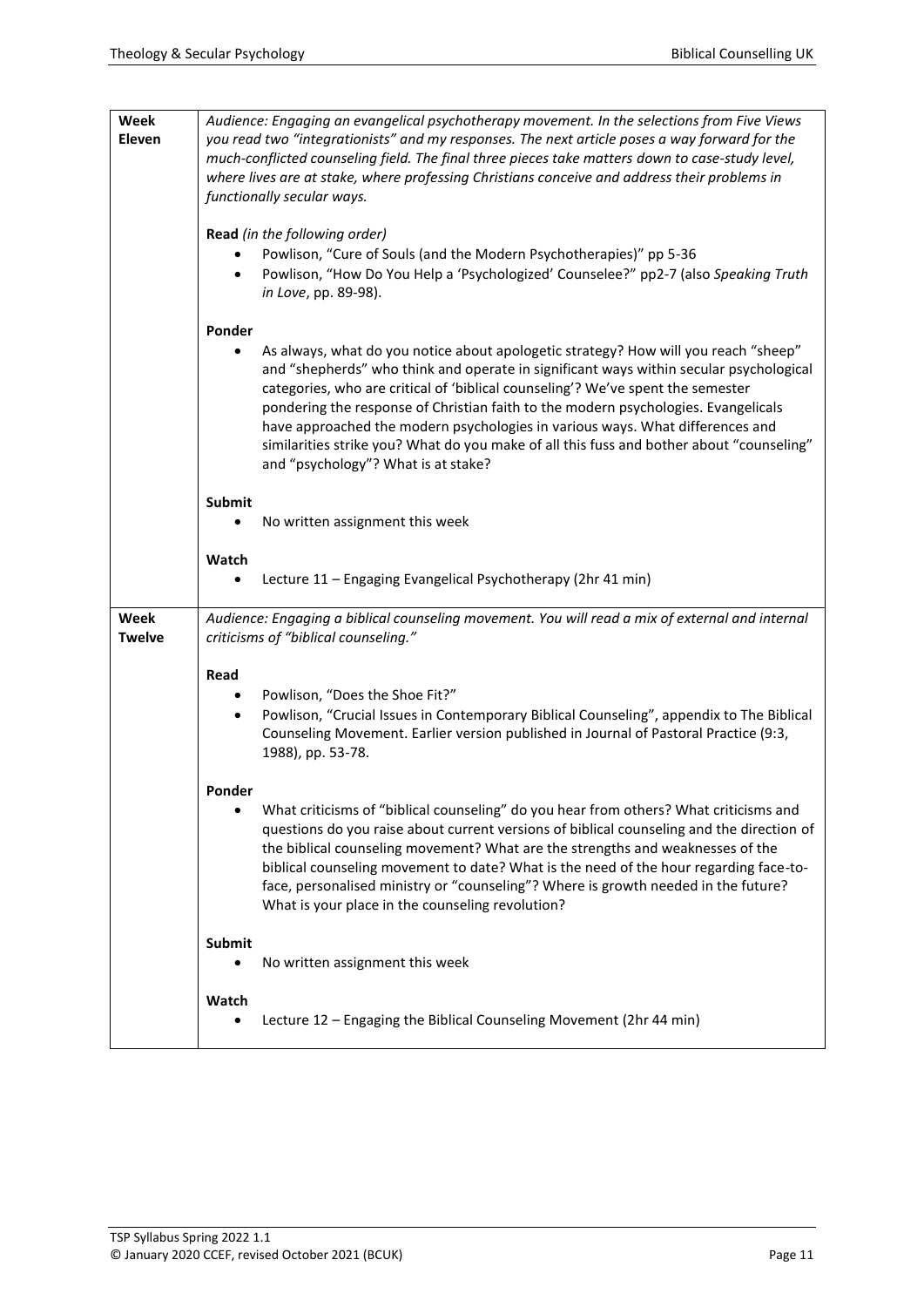| Week            | Read                      |                                                                                                                                                                                                                                                                                                                                                                             |
|-----------------|---------------------------|-----------------------------------------------------------------------------------------------------------------------------------------------------------------------------------------------------------------------------------------------------------------------------------------------------------------------------------------------------------------------------|
| <b>Thirteen</b> | $\bullet$                 | "Why I Chose Seminary for Counseling Training" by David Powlison, Speaking Truth in<br>Love, USA: Punch Press, 2005, pp. 153-166.<br>• "Affirmations and Denials" by David Powlison, Speaking Truth in Love, USA: Punch<br>Press, 2005, pp. 167-186.<br>• "Companions on the Long March" by David Powlison, Speaking Truth in Love, USA:<br>Punch Press, 2005, pp. 187-193. |
|                 | Watch<br>٠<br>Submit<br>٠ | Lecture 13 – What Does the Future Hold for Biblical Counseling? (2hr 42 min)<br>Final paper, 3000-4000 words<br>Course feedback                                                                                                                                                                                                                                             |

## <span id="page-11-0"></span>**Assignments**

#### <span id="page-11-1"></span>**1. Class Participation (10%)**

This grade will be calculated from your attendance at seminars.

#### <span id="page-11-2"></span>**2. "Adonis Complex" paper (10%)**

You will be writing a response paper in two parts:

- a) For the first page, simply respond "cold" to the following readings: "Bodybuilders' fret 'flip side' of anorexia"; "Man in the mirror, obsessed"; "What Causes Muscle Dysmorphia?" and "Diagnostic Criteria for Body Image Disorders." What is your first impression? What strikes you? I don't want a full-scale interaction; I want your first reaction.
- b) Then read "Is the 'Adonis Complex' in *Your* Bible?" (*Journal of Biblical Counseling*, 22:2, 2004), pp. 42-58. In 1-2 pages, comment on this attempt to [1] interpret the human phenomena, and [2] reinterpret other views, in particular contemporary psychological theory/therapy. What strikes you? Who are the intended audiences? What did you learn? What do you question? *600-900 words*

#### <span id="page-11-3"></span>**3. Psychological Research paper (10%)**

Pick one section out of the 80 pages of Myers or Gardner that you find particularly interesting, informative, challenging and/or misguided. Discuss the interplay between:

- a) the information/observations that are in view,
- b) the interpretation/assumptions that frame and organise information,

c) and the intervention/implications that put the information and the theory to work. Critically assess from a Christian worldview. *600-900 words*

#### <span id="page-11-4"></span>**4. Berenstains paper (10%)**

Pop-culture psychologies traffic in self-help, child-rearing, education, advertising, management, sales, spin-doctoring, propaganda. They are thoroughly pragmatic. They tend to be eclectic or syncretistic, amalgamating various theories, but the children's book you'll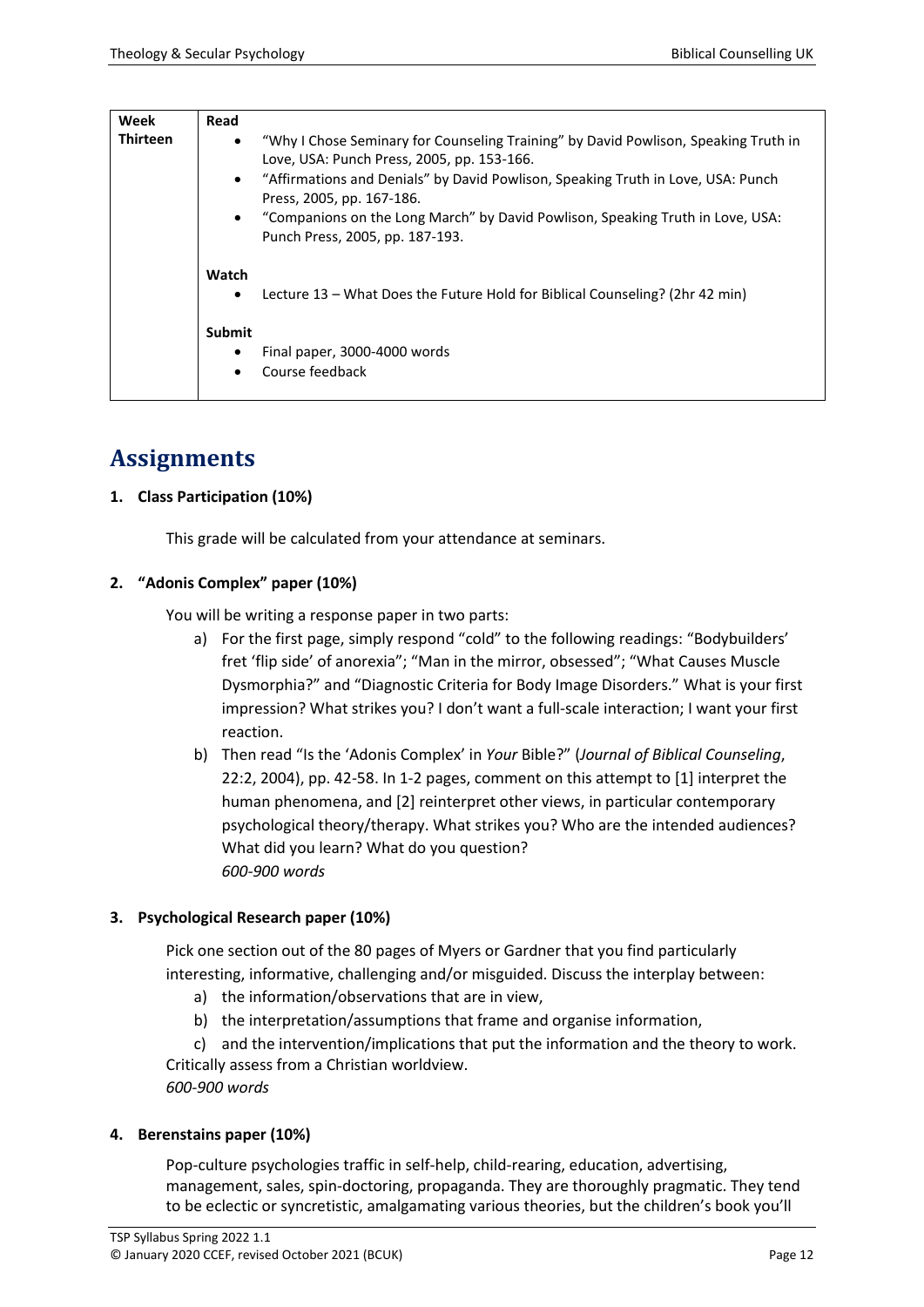read exhibits tight theoretical coherence. Reinterpret the observations & concerns of the Berenstains 600-900 words

#### <span id="page-12-0"></span>**5. Crabb paper (15%)**

- a. **Study:** First, do your own theological and exegetical study of Jeremiah 2:1-37 & 17:1-14. Pay particular attention to the interplay between the dynamics of the human heart and the description of God as 'fountain of living water' (2:13, 17:13).
	- i. What does this passage teach us about how human beings work, in perversity and in sanity? What truths are communicated by the various propositions and metaphors that show how people operate?
	- ii. What does this passage teach about who YHWH is, what He has done, is doing, will do? What truth is communicated by the various propositions and metaphors describing the living God and His ways?
	- iii. Feel free to include your work on this section as rough Bible study notes as a supplement to your paper, not as part of the actual paper or word count requirement.
- b. **Write a Summary of your Study:** In *2 sentences*, summarise your understanding of what 2:13 intends to teach us about human nature in relationship to God. In *2 more sentences* extend the thought: Who would be the Christ who coheres with this vision of God and man?
	- i. **Read:** Then, read: *Inside Out* by Larry Crabb, particularly chapters 3-6, 8, 10.
	- ii. **Write the Paper:**
	- a) Interact first with Crabb's model and its exegetical basis (summarized under the heading "Deep Longings and Wrong Strategies"), and then with his personal application to life (the "pizza restaurant" story, under the heading "It's Okay to Desire").
	- b) Compare and contrast his interpretation/model with your theological exegesis of Jeremiah 2:13, including your 4-sentence summary of that passage and its implications. Who would be the Christ who coheres with Crabb's model? What practical counseling implications flow from each interpretation?
	- c) Reinterpret the pizza story.

Ponder: Larry Crabb has sought to be presuppositionally and consistently biblical. Has he succeeded?

900-1200 words

#### <span id="page-12-1"></span>**6. Final Paper (45%)**

For the final paper, which is in lieu of a final exam, you will pick a topic for re-interpretation from a list provided on Canvas. Alternatively, you may choose a topic of particular interest to you and submit it for approval. Directions are posted on Canvas. Please note that you will be required to explain this topic in such a way that an untrained person who has not been exposed to the topic would understand. Part of what you will be graded on is your ability to communicate the basic framework and tenants of the theory you choose. *3000-4000 words*

*\*An important note on response papers for this course: The response papers for Theology and Secular Psychology are significantly different than response papers you have written for other modules. Like other response papers, they are intended to help you interact with reading—to think about what you have read; however, they are lengthier and require adherence to more specific topics and guidelines. In addition, because the aim of the class is to develop your "re-interpretive gaze" and "redemptive intention" (i.e., the ability to constructively engage what others see most*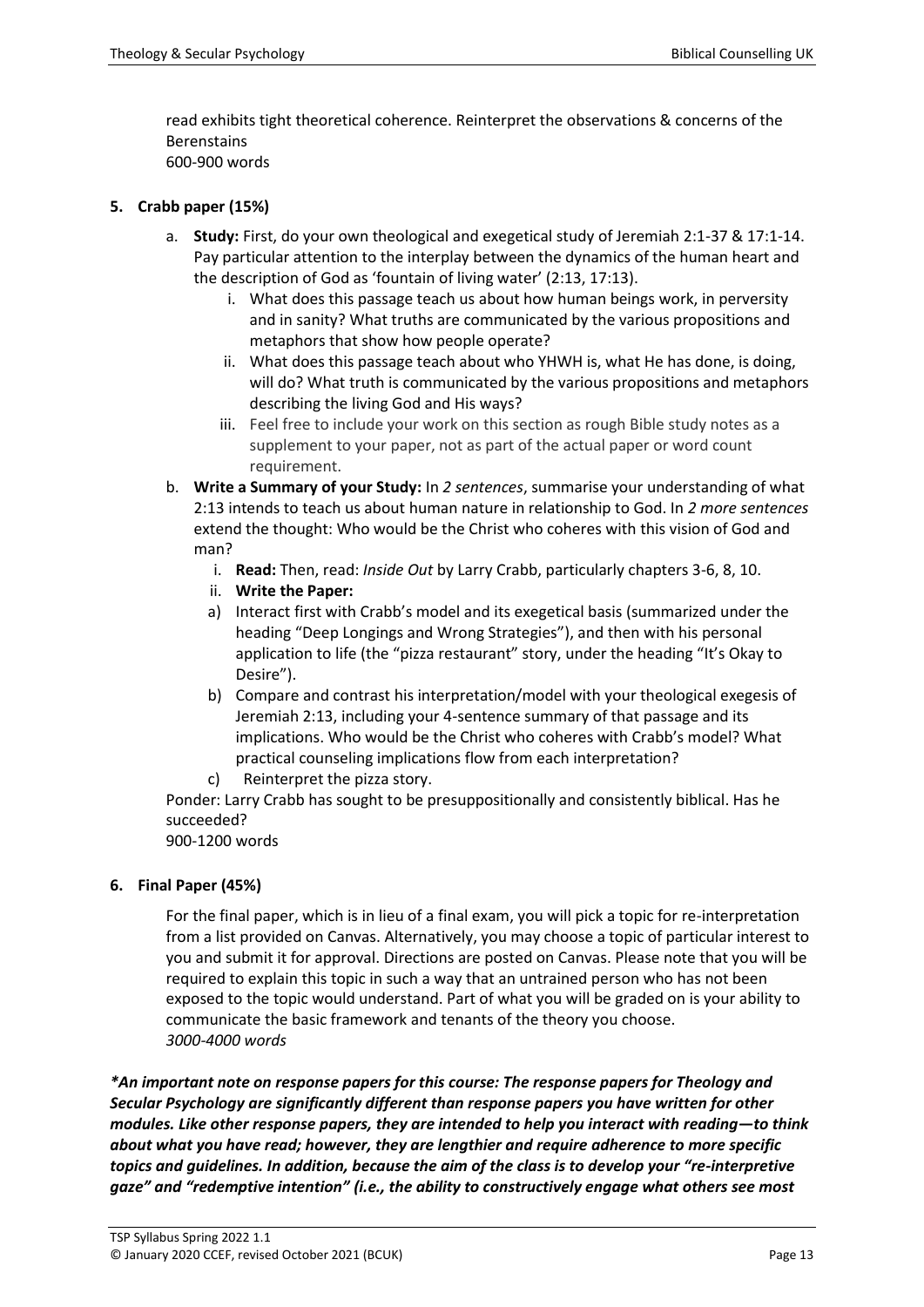*clearly, care about most deeply, and do most skillfully), the papers will seek to develop this skill through requiring you to interact and reinterpret the reading.* 

### <span id="page-13-0"></span>**Assignment format**

- 1. All papers/projects should be typed, 12-point font, in a legible font (Times New Roman, Calibri or Cambria) 2.5cm margins, and double-spaced unless indicated otherwise in the specific assignment instructions.
- 2. Assignments must be uploaded in the Canvas Classroom by the assigned due date.
- 3. Papers should be submitted with one of the following file extensions: doc or docx.
- 4. Pay careful attention to the instructions in Canvas about the required length of each assignment – usually given both in pages and word count. Please state the number of words in your assignments.
- 5. Please type your name and word count at the top of the first page of your assignments. (Your name does not count towards word count, nor do footnotes, if you use them.)
- 6. Please note that you may lose marks for not keeping to these guidelines.
- 7. All assignments will always come from the syllabus. Lecturers may mention additional assignments in the video recordings, but if they are not in your syllabus, they are not assigned.

### <span id="page-13-1"></span>**Assignment weighting**

- 1. Class Participation (10%)
- 2. "Adonis Complex" paper (10%)
- 3. Psychological Research paper (10%)
- 4. Berenstains paper (10%)
- 5. Crabb paper (15%)
- 6. Final Paper (45%)

# <span id="page-13-2"></span>**Grading**

There are two main reasons for providing grades for your work in the certificate course. The first is to provide some feedback about how you have done. We trust it helps to have a sense of the standard of your work and changes that may happen over time. The second purpose is to provide some measure of accountability. Taking a course for credit challenges you to put in the time and effort needed to produce good quality thinking and work. All of our lives and all our ministry depends upon growing wisdom. We trust getting grades is one way of helping encourage us toward the effort that is needed for that growth.

Yet grading brings dangers too – it can foster a sense of competitiveness or a fear of failure. So do be praying for godly attitudes. It may help to remember that humility and a willingness to admit ignorance and a desire to grow in knowledge, wisdom, and love (James 1:5; Matt. 5:3) are hallmarks of authentic faith.

In many ways grading is simply a means of helping you maintain the ambitions that led you to register in the first place.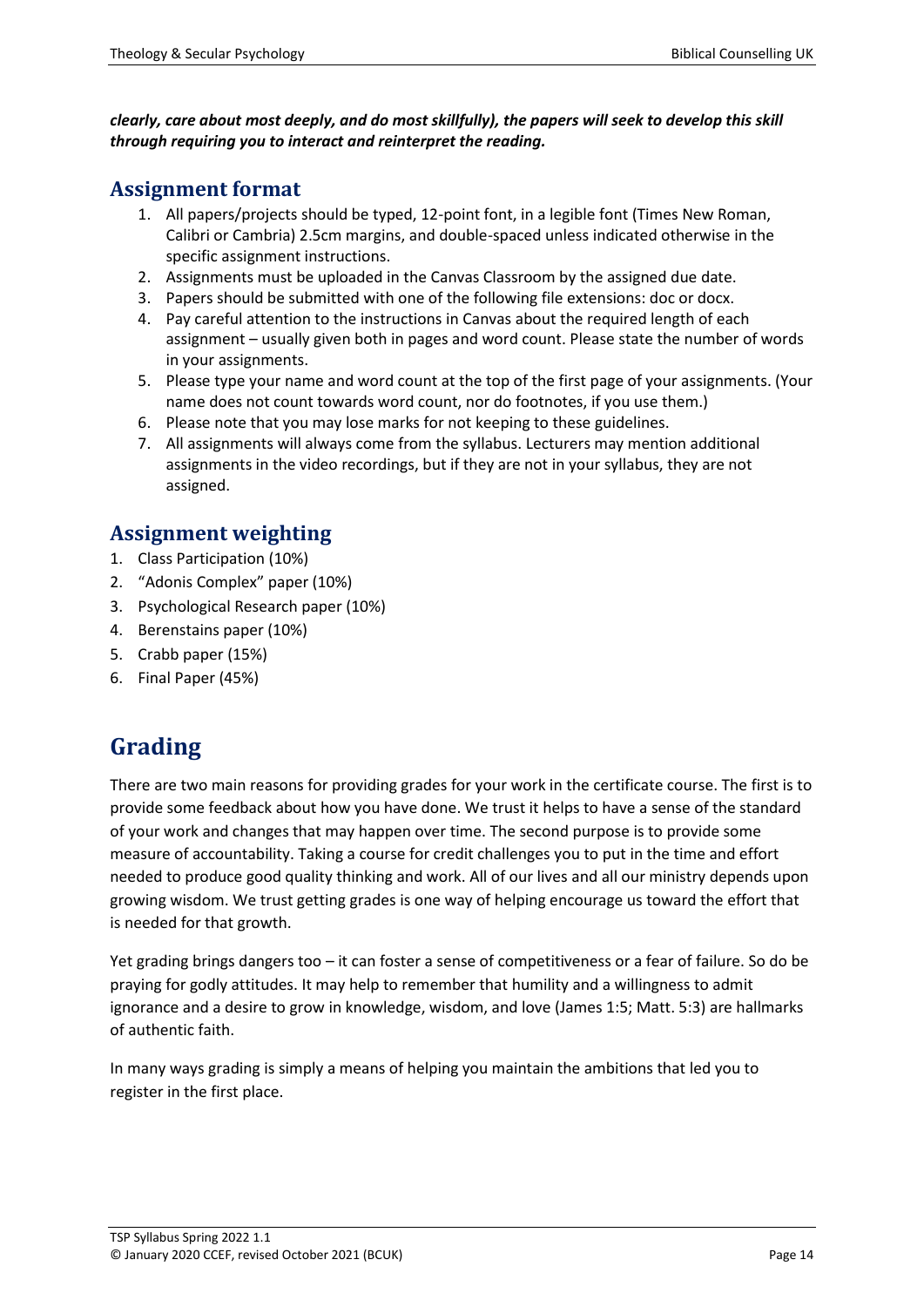### <span id="page-14-0"></span>**Grade Scheme**

<span id="page-14-1"></span>

| <b>Grade Letter</b> | <b>Percentage Score</b> | <b>Grade Definition</b> |             |
|---------------------|-------------------------|-------------------------|-------------|
| A                   | $85\% - 100\%$          | <b>Excellent to</b>     |             |
| $A -$               | 70%-84%                 | Outstanding             |             |
| $B+$                | $66\% - 69\%$           |                         |             |
| B                   | 63% - 65%               | Good to Very Good       | <b>PASS</b> |
| <b>B-</b>           | 60%-62%                 |                         |             |
| $C+$                | $55% - 59%$             | Satisfactory            |             |
| $\mathsf C$         | 50% - 54%               |                         |             |
| $C -$               | $40\% - 49\%$           | Sufficient              |             |
| D                   | $35\% - 39\%$           | Unsatisfactory          |             |
| E                   | 30% - 34%               |                         | <b>FAIL</b> |
| F                   | $0 - 29%$               | Unsatisfactory          |             |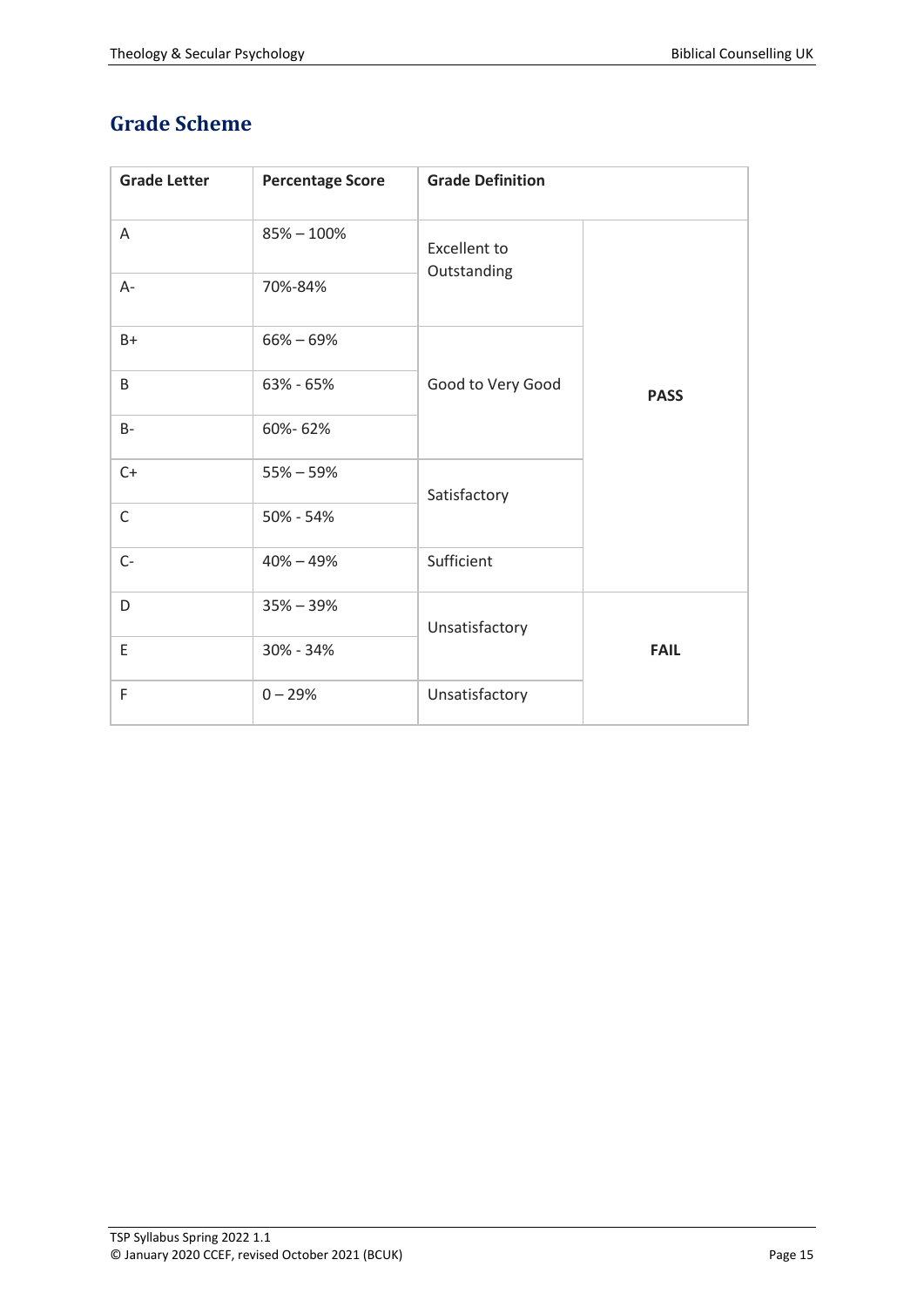### **Letter Grade Reference Table**

This table provides a general guide for what is expected in the various assignments, and the meaning of letter grades; not every element will apply to every assignment.

| <b>Grade and Overall</b> | А                                                                           | В                             | C                                | $D - F$                    |
|--------------------------|-----------------------------------------------------------------------------|-------------------------------|----------------------------------|----------------------------|
| <b>Meaning</b>           | You added dimensions to                                                     | You successfully              | You missed some                  | You did not fulfill some   |
|                          | your work that went above                                                   | fulfilled the                 | important aspects of             | or all of the assignment   |
|                          | the required assignment.                                                    | requirements of the           | the assignment.                  | requirements.              |
|                          |                                                                             | assignment.                   |                                  |                            |
| <b>Discussion</b>        | Discussion is insightful,                                                   | Discussion is                 | Discussion is                    | Discussion is              |
|                          | thorough, and                                                               | interesting. Student is       | interesting but lacks            | uninteresting and/or too   |
|                          | interesting. Demonstrates                                                   | makes connections, but depth. |                                  | shallow for the            |
|                          | the ability to make                                                         | does not totally relate       |                                  | assignment.                |
|                          | thoughtful insights and                                                     | discussion, lectures,         |                                  |                            |
|                          | connections between class                                                   | scripture and readings        |                                  |                            |
|                          | discussion, scripture,                                                      | effectively.                  |                                  |                            |
|                          | lectures and readings                                                       |                               |                                  |                            |
| Understanding            | Demonstrates thorough                                                       | Demonstrates fair             | Demonstrates partial             | Demonstrates lack of       |
|                          | understanding of the                                                        | understanding of the          | understanding of the             | understanding.             |
|                          | material.                                                                   | material.                     | material.                        |                            |
| Tone and Approach        | Tone is pastoral, reflecting a                                              | Tone is good and              | Tone does not                    | Inability to be respectful |
| to Subject Matter        | redemptive approach to                                                      | demonstrates                  | demonstrate care for             | of another view or unable  |
|                          | differing views.                                                            | understanding of              | another point of view;           | to re-interpret from a     |
|                          | Demonstrates a balanced                                                     | another point of view,        | unable to re-interpret           | biblical point of view.    |
|                          | approach to reinterpretation but may be unbalanced redemptively.            |                               |                                  |                            |
|                          | from a biblical perspective.                                                | in reinterpretation.          |                                  |                            |
| Application              | Applies several key concepts Applies at least one key Implies key concepts, |                               |                                  | Does not apply class       |
|                          | from class resources to the                                                 | concept from class            | but doesn't make clear concepts. |                            |
|                          | topic.                                                                      | resources to the topic.       | link to class                    |                            |
|                          |                                                                             |                               | resources.                       |                            |
| Grammar,                 | Clear writing with no                                                       | Clear writing with            | Multiple grammar or              | Numerous spelling or       |
|                          | Mechanics, Spelling, grammar or spelling errors.                            | minimal grammar or            | spelling errors.                 | grammar errors. Difficult  |
| and Sentence             | Paper conforms to                                                           | spelling errors. Paper        | Mechanics get in the             | to read. Paper does not    |
| Structure                | requirements for length and does not fully conform                          |                               | way of clarity. Paper            | conform to requirements    |
|                          | format.                                                                     | to requirements for           | does not conform to              | for length and format.     |
|                          |                                                                             | length or format.             | requirements for                 |                            |
|                          |                                                                             |                               | length or format.                |                            |